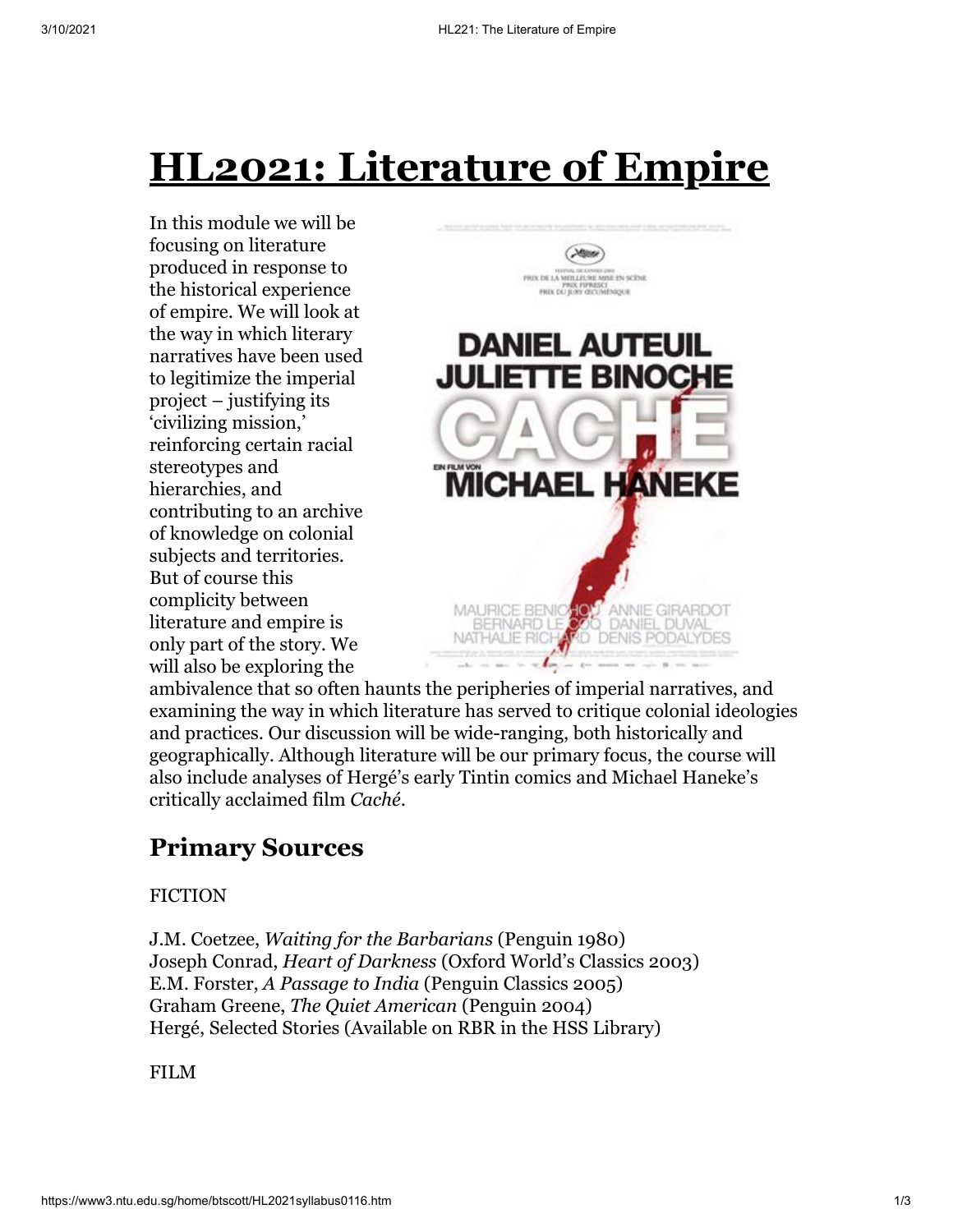*Caché* (dir. Michael Haneke; 2005)

### **Secondary Sources**

Edward Said, *Culture and Imperialism* Edward Said, *Orientalism* David Spurr, *The Rhetoric of Empire: Colonial Discourse in Journalism, Travel Writing, and Imperial Administration*

#### **Assessment**

| Class participation | 10% |
|---------------------|-----|
| Coursework essay    | 40% |
| Examination         | 50% |

#### **Lecturer**

Dr. Bede Scott HSS–03–69 67906714 [btscott@ntu.edu.sg](mailto:btscott@ntu.edu.sg)

| <b>Week</b>            | <b>Topics</b>                 | <b>Readings</b>                                                                                    |
|------------------------|-------------------------------|----------------------------------------------------------------------------------------------------|
| $\mathbf{1}$<br>12 Jan | <b>Introduction to Empire</b> |                                                                                                    |
| $\mathbf{2}$<br>19 Jan | <b>Empire and Race I</b>      | Joseph Conrad, <i>Heart of</i><br><b>Darkness</b>                                                  |
| 3<br>26 Jan            | <b>Empire and Race II</b>     | Joseph Conrad, <i>Heart of</i><br><b>Darkness</b>                                                  |
| 4<br>2 Feb             | <b>Colonial Adventures</b>    | Hergé, Tintin in the<br>Congo, The Blue Lotus,<br>The Seven Crystal Balls,<br>Prisoners of the Sun |
| 5<br>9 Feb             | <b>Imperial Irony I</b>       | E.M. Forster, A Passage<br>to India                                                                |
| 6<br>16 Feb            | <b>Imperial Irony II</b>      | E.M. Forster, A Passage<br>to India                                                                |
| 7<br>23 Feb            | <b>Imperial Rivalries I</b>   | Graham Greene, The<br>Quiet American                                                               |
| 8                      | <b>Recess</b>                 |                                                                                                    |